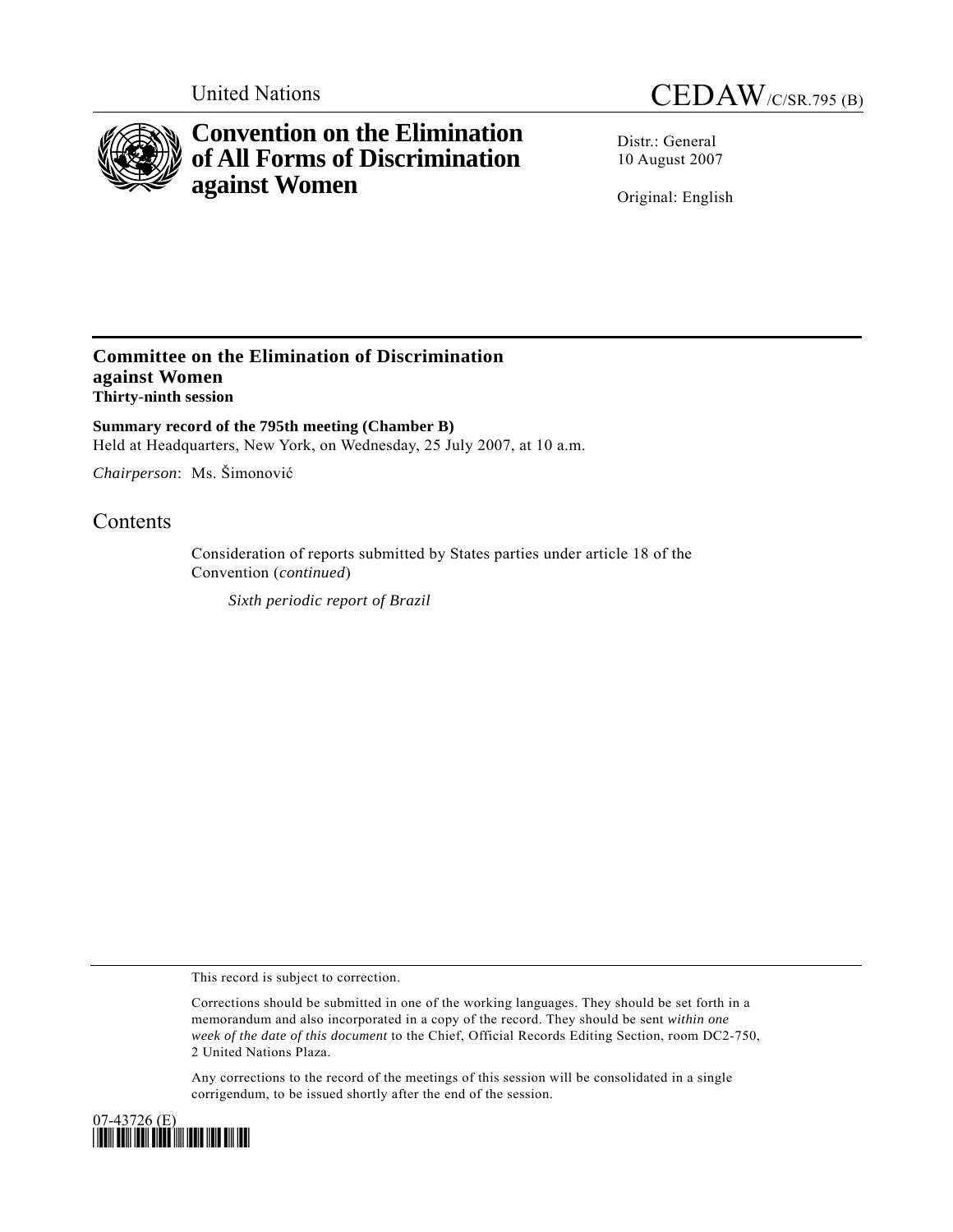*The meeting was called to order at 10.05 a.m.* 

**Consideration of reports submitted by States parties under article 18 of the Convention** (*continued*)

> *Sixth periodic report of Brazil*  (CEDAW/C/BRA/6; CEDAW/C/BRA/Q/6 and Add.1)

1. *At the invitation of the Chairperson, the members of the delegation of Brazil took places at the Committee table.* 

2. **Ms. Freire** (Brazil) said that her delegation wished to dedicate its sixth periodic report to all of the women in the world who were continuing to fight for equality, liberty and human rights, thus contributing to greater peace and harmony among the nations and peoples of the planet. In her opening statement, she would highlight some of the major achievements in recent years with respect to policies for women and would provide some updated information not included in the report.

3. Brazil was a federal republic divided into 27 states, each with its own parliament and legislation. Hence, when the federal Government adopted a law, it was not automatically binding for the states, which in some cases had to enact their own legislation and which frequently adapted national plans and programmes to reflect their local circumstances. That was important to understand because of the challenges that it created for the adoption and implementation of public policies relating to women and gender equality.

4. Since the submission of its previous report in 2003, Brazil had made significant strides in terms of its legal framework and its public social policies for women. Most notably, the First National Conference on Policies for Women, held in July 2004, had developed a set of guidelines and principles relating, inter alia, to equality and respect for diversity, gender equity and women's autonomy, which had formed the basis for the National Plan on Policies for Women, launched in December 2004.

5. Every four years the federal Government as a whole and each individual ministry formulated a fouryear plan that would guide its action for the period. The federal plan for 2008-2011, which was currently being finalized, underlined the need to promote gender, racial, and ethnic equality. The 2008-2011 multi-year plan of the ministry which she headed, the Special Secretariat on Policies for Women, would seek, among other objectives, to promote the incorporation of a gender perspective in the formulation of policies; contribute to the full exercise of social, political and economic rights by women and increase their participation in decision-making spheres; and prevent all forms of violence against women.

6. In the legislative arena, a landmark achievement since publication of Brazil's sixth report had been the passage of the "Maria da Penha Law" on domestic and family violence, which had created special courts to hear domestic violence cases, stiffened the penalties for perpetrators and established protective measures for victims. The law marked a major victory in the battle against domestic violence, which had formerly been regarded as a minor offence in Brazil. Another important legislative initiative was the creation of a tripartite commission, involving representatives of the federal Government, civil society organizations and the legislature, to discuss possible changes in Brazilian legislation concerning the voluntary interruption of pregnancy, the aim being to ensure that fewer Brazilian women suffered and died as a result of clandestine abortions.

7. In the field of education, the Gender and Diversity at School Programme was providing training to teachers on gender, sexuality and ethnic and racial equality in order to prepare them to deal with those issues in the classroom. The programme had been implemented on a pilot basis in 2006 and was now being scaled up. In the labour sphere, the Pro-Gender Equity Programme, introduced in 2006, sought to promote equal opportunities for women and men in the workplace, awarding a special distinction to businesses that adopted concrete measures to enhance gender equity and equality. To promote equal opportunities for women in rural areas, the Government had instituted the National Documentation Programme for Rural Women Workers, which aimed to ensure that all rural woman in Brazil had basic identity documents. Thus far, some 189,000 rural women had received such documents. Rural women's access to credit had increased substantially during the reporting period, as well.

8. In the area of health, in 2007 the Government had launched a new family planning initiative founded on the principle that all men and women were entitled to decide whether to have children, when to have them and how many they wished to have. The initiative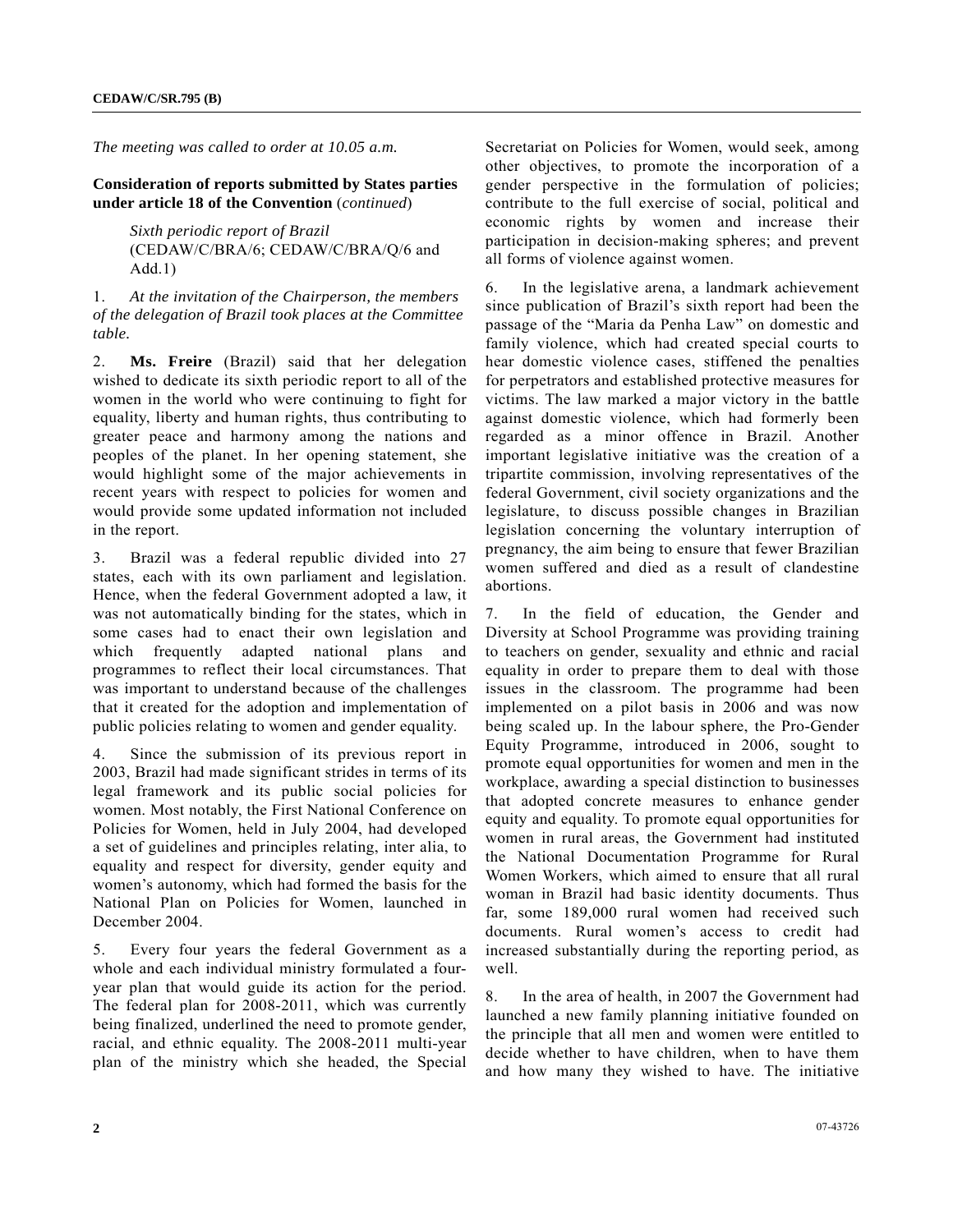provided for increased availability of contraceptives at heavily discounted Government-subsidized prices. In addition, the number of institutions accredited to perform tubal ligation had increased, making voluntary surgical contraception more widely available to women. The Government was also working to stop the feminization of AIDS. The Brazilian response to AIDS recognized violence against women and gender inequalities as factors associated with the rising prevalence of the disease among women; hence, the Government's action against AIDS was also helping to stem violence against women.

9. Although it had been in effect less than a year, the Maria da Penha Law was already helping to change societal attitudes towards the problem of gender-based violence. A growing number of specialized services were available to women in situations of domestic and sexual violence through the Women's Assistance Network, including help centres and shelters in all states of the country. A priority for the Government, as part of the effort to combat violence against women, was preserving the dignity and safeguarding the human rights of women who were incarcerated. To that end, it was reviewing the entire women's prison system, examining both the physical facilities and the treatment of female prisoners.

10. Brazil was also striving to address the complex problem of exploitation and trafficking of girls and women. The Government was focusing on two main areas: suppression and prevention of trafficking. A working group was currently drawing up a plan of action for implementing the National Policy on Combating Trafficking in Persons, adopted in 2006.

11. In conclusion, the Brazilian Government was aware that it had much left to do in order to achieve full gender equality, but was committed to continue working towards that goal. In that spirit, it had convened the Second National Conference on Policies for Women, scheduled for in August 2007. The Conference, the theme of which would be "Women and power", would assess the impact thus far of the National Plan on Policies for Women and discuss ways of increasing women's participation in spheres of power.

### *Articles 1 to 6*

12. **Mr. Flinterman** recalled that, in its concluding comments on the combined initial, second, third, fourth

and fifth periodic report of Brazil (CEDAW/C/BRA/ 1-5), the Committee had recommended the establishment of a mechanism to monitor compliance with the provisions of the Convention at all levels and in all areas. As yet, however, no such mechanism had been established at the federal level, and the responses to the list of issues and questions indicated that the state councils on women's rights did not have the necessary human and financial resources to undertake monitoring activities. He therefore asked whether any further steps had been taken to implement the Committee's recommendation and was particularly interested to know whether the federal Government could take action against state councils that failed to comply with national policies for the advancement of women.

13. The report was silent on the role of the judiciary. Since the Convention was directly applicable in Brazil, he wondered whether its provisions had ever been referred to in rulings handed down by federal or state courts. The Committee was also curious about the reference, on page 15 of the State party's report, to both "equity" and "equality": further clarification of the State party's interpretation of those terms would be welcome. Lastly, he stressed that many women were the victims of double discrimination. Referring in particular to the growing number of women in prison, he enquired whether any targeted policies or programmes had been adopted to address the specific needs of female prisoners.

14. **Ms. Tavares da Silva** commended the State party for the progress that it had made since the submission of its previous report. The federal Government's political will to implement the Convention was evident from the legal reforms that it had undertaken and the policies and programmes that it had introduced. However, she would like to know more about the state councils on women's rights: how were they resourced, did their staff receive specialist training on gender issues and what measures were in place to ensure that they cooperated with other relevant stakeholders?

15. She had learned that a number of state governments had refused to implement measures to reduce maternal and neonatal mortality because they took the view that such measures were not a priority. The State party should indicate whether the state councils on women's rights, as decentralized bodies, were permitted to choose whether or not to implement federal policies and programmes for the advancement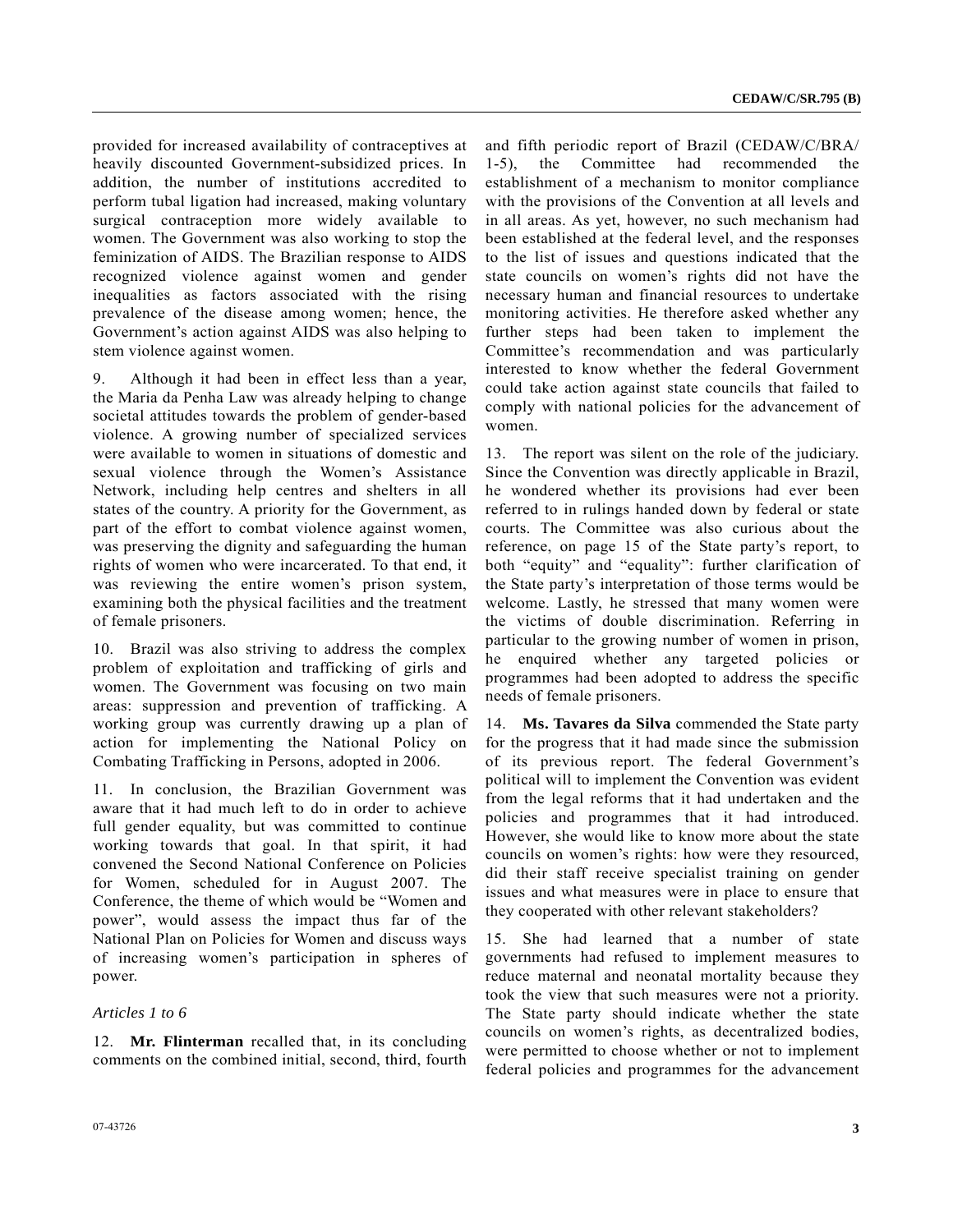of women at the local level. In that connection, she also enquired whether any mechanisms had been established to ensure that the vast array of such policies and programmes were implemented in a coherent manner and whether the implementing bodies (at both the national and local levels) were working together to evaluate their effectiveness.

16. She felt that the Brazilian Government had not yet fully explored the concept of temporary special measures, and would therefore be grateful for additional information on relevant initiatives. In particular, the Committee would like to know why the Government had not introduced quotas in areas where women continued to be significantly underrepresented, such as the diplomatic corps and the judiciary.

17. **Ms. Saiga** requested further clarification of the role and membership of the state councils on women's rights. Were the councils directly responsible for the implementation of the Convention at the local level, and what was the nature of the relationship between the councils and the Special Secretariat on Policies for Women?

18. **The Chairperson**, speaking as a member of the Committee, recalled that, in its concluding comments on the State party's previous report, the Committee had recommended the introduction of measures to raise awareness of the Convention among the judiciary and other law enforcement authorities. It, therefore, would like to know whether any specific steps had been taken to follow up that recommendation. She echoed Mr. Flinterman's concerns about the continuing absence of a mechanism to monitor the implementation of the Convention at all levels and in all areas, and asked whether the Special Secretariat on Policies for Women had a particular role to play in that regard.

19. **Ms. Freire** (Brazil) said that the Special Secretariat on Policies for Women was a federal Government department responsible for defining strategic policies for the advancement of women. However, those policies were implemented at the state and municipal levels. Under the federal system, administrative powers were decentralized, and each tier of government had exclusive jurisdiction in areas falling within its purview. Thus, the federal Government could not compel state governments to implement specific policies and programmes for the advancement of women. Instead, it concluded implementation agreements or pacts with individual

state and municipal authorities and provided some funding. To date, such pacts had been concluded with 24 state governments. If those governments failed to honour their commitments, civil society organizations could intervene.

20. The federal Government had developed a national plan on policies for women, which set out 199 actions to be carried out by 11 ministries and three special secretariats. A national committee, composed of officials from the relevant ministries and secretariats, had been established to monitor implementation of the plan. In addition, an online coordination mechanism, accessible to the general public on the website of the Special Secretariat, allowed interested parties to obtain information about relevant activities. By organizing national conferences on policies for women, the federal Government hoped to raise awareness of the plan at the state and municipal levels.

21. **Ms. Viola** (Brazil), in response to the concern expressed by Ms. Tavares da Silva, recalled that, in 2004, President Lula had signed a national pact on the reduction of neonatal and maternal mortality. Relevant policies were implemented on the basis of a tripartite agreement involving the Ministry of Health, local authorities and civil society.

22. **Ms. Freire** (Brazil) said that the Special Secretariat on Policies for Women was responsible for coordinating activities to monitor implementation of the Convention in Brazil. To that end, it had developed a number of relevant monitoring mechanisms, including a system to assess the impact of actions undertaken to combat violence against women. That system would become operational in August 2007 and would be funded for two years. The National Council for Women's Rights was linked to the Special Secretariat but had its own dedicated budget.

23. In response to the questions put by Mr. Flinterman, she said that it was difficult to conduct awareness-raising campaigns for the judiciary because it was still a very closed institution. However, there had been some positive developments: a woman currently presided over the Federal Supreme Court and, through the intermediary of the Commission on Justice, a discussion on the role and status of the Convention in the domestic legal order had been initiated. With regard to the differences between the terms "equity" and "equality", the former had been used at the first national conference on policies for women to denote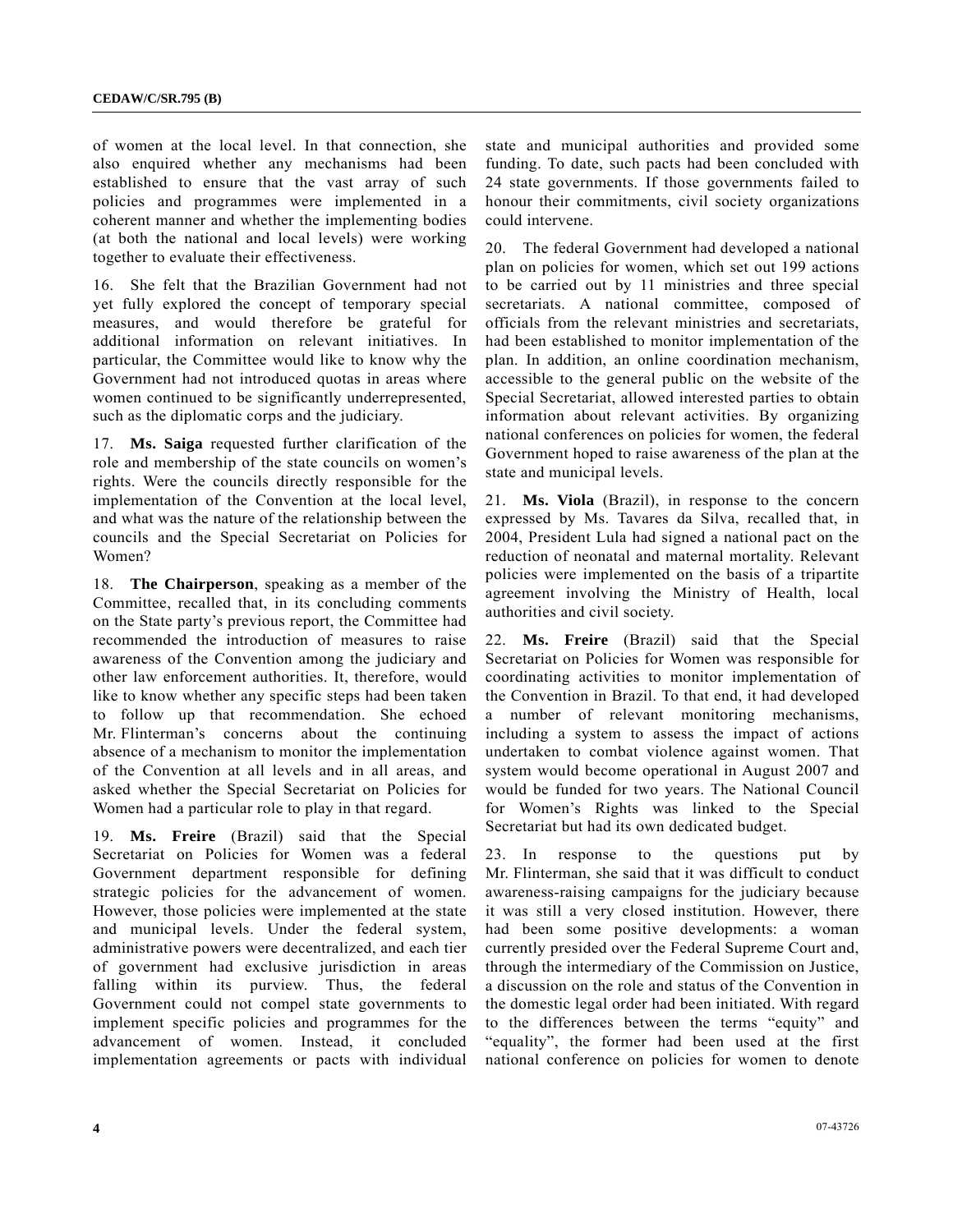situations in which women and men had equivalent rights. In her view, however, the ultimate goal of all policies and programmes for the advancement of women should be the achievement of de facto equality between the sexes. Lastly, turning to the issue of double discrimination, she acknowledged that not all Brazilian women were equal. Accordingly, the national plan on policies for women included a series of measures specifically designed to improve the situation of certain subsections of the female population, such as women of African descent and those in prison.

24. **Ms. Coker-Appiah** commended the Government for its adoption of legislation against domestic violence, known as the Maria da Penha law, particularly in so far as it ensured the protection of victims and the punishment of perpetrators. It was important, however, to bring the new law to the attention of its intended beneficiaries: awarenessraising was required, together with the necessary resources for implementation. She asked whether there was a specific budgetary allocation assigned to the Public Defenders' offices for that purpose and whether victims, particularly those belonging to vulnerable groups, benefited from legal aid. Moreover, since the law in question was a federal law, it would be interesting to know how many of the Brazilian States had adopted it and whether it was monitored at national level. Lastly, she requested information about measures taken to address the issues of exclusion and social inequality, referred to in the State party's report (CEDAW/C/BRA/6, p. 28) as being among the factors that made children and young people particularly vulnerable to trafficking and sexual exploitation.

25. **The Chairperson**, speaking as a member of the Committee, said that, while it was commendable to call on academia and NGOs to monitor application of the Maria da Penha law, the prime responsibility in that regard lay with the federal Government. The Committee would like to know, in that connection, whether there was a public awareness campaign throughout the country, whether training was provided for professionals and whether data was being collected on, for example, the number of women murdered or physically assaulted by husbands and ex-husbands. She welcomed the establishment of shelters for women victims of violence and asked whether those facilities benefited from the support of NGOs and were available throughout the vast territory of Brazil.

26. **Ms. Freire** (Brazil) said that a distinction needed to be drawn between what was known as "social control" of the application of the law, which meant the monitoring function assumed by civil society, and the monitoring role effectively performed by the federal Government, in particular through a committee of experts on domestic violence set up for that purpose. Some aspects of the law, including its general provisions, were mandatory throughout the Republic, while others, relating in particular to the establishment of supporting bodies, needed to be voted on by each State. Public Defenders' offices throughout the country ensured all necessary legal assistance for women victims of violence, who also benefited from the help of pro bono private lawyers.

27. An extensive awareness campaign had been undertaken, which had included the distribution of leaflets setting out the new law. In addition, a toll-free 24/7 hotline had been established, serviced by trained personnel, who gave advice about women's rights and, in cases of emergency, alerted the police authorities. It received an average of 30,000 calls a month and had proved extremely useful. As for the fight against poverty, that was one of the priorities set by the President of Brazil, who had called for a special effort to reduce the number of women living below the poverty line and to narrow the gap between rich and poor. Specific strategies were accordingly being developed to promote the empowerment of women, both for their own sake and as a means of contributing to social change.

28. **Mr. Pontual** (Brazil) said that President Lula da Silva had set up a task force to address the problems of child prostitution and sexual exploitation. One of its main consequences had been the introduction of a food coupon programme, designed to reduce the vulnerability of women and families living in poverty. A related problem, compounded by the country's extensive borders, was the high rate of kidnappings and abductions of women for the purposes of sexual exploitation. Efforts had therefore been made to develop public safety networks and to minimize the porosity of borders, on both sides, in cooperation with neighbouring countries.

29. **Ms. Barroso** (Brazil) referred to the national statistical system established by the Government in 2003. It served in particular to identify victims and perpetrators of domestic violence by age and ethnic group and provided a means of monitoring the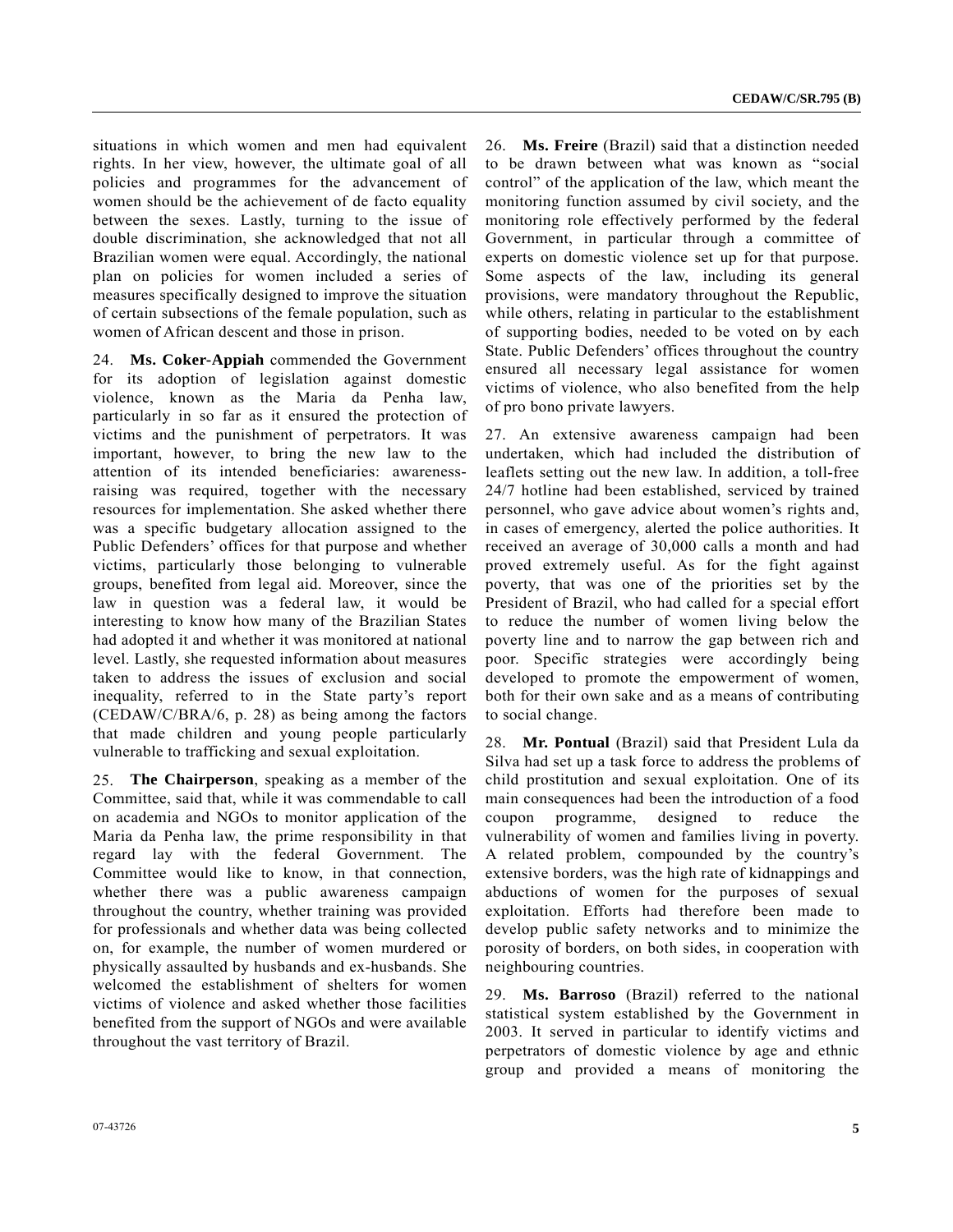incidence of rape and homicide. In cooperation with the Ministry of Health, the Ministry of Justice was seeking to improve the system for monitoring and follow-up for such crimes; it was also currently conducting research on the victims of domestic violence in Brazil in order to form a clear picture and diagnosis of the phenomenon. In 2006, more than 6,000 public safety officials in the country had been trained to combat trafficking in persons, and funds had been earmarked for special police centres set up for the purpose.

30. **Ms. Taquette** (Brazil) informed the Committee of the existence of a sub-secretariat mandated to deal with cases of domestic violence. She enumerated the health centres, shelters, special police stations and courts and Public Defenders' offices set up to provide help for victims, aimed in particular at the most vulnerable groups, such as young people and Afro-descendants. As for the publicity given to the Maria da Penha law, a recent partnership with a major petroleum company had contributed significantly to that effort.

31. **Ms. Freire** (Brazil) said that the Government was paying special attention to the situation of women in prison. The President had set up a task force in that connection, which was required to recommend within three months concrete measures to improve the conditions of such women, notably in regard to health and education, in consultation with all relevant ministries.

### *Articles 7 to 9*

32. **Ms. Zou** Xiaoqiao said that although a quota system had been established by law in 1997, there seemed to have been very small improvement in women's participation in political and public life. She asked what specific measures had been taken or were planned to that end. What was the Government doing to ensure that people of different ethnic origins enjoyed equal opportunities to hold public office? The National Congress had been reported to be considering amendments to the quota law: fuller information would be appreciated. When would the amendments be adopted? Would they provide for financial support and introduce penalties for non-compliance? What were the major obstacles that were encountered? The Committee would also welcome information on the results of the survey of women's participation in political and public life, particularly statistics on the number and age of the women concerned.

33. **Ms. Arocha Domínguez** said that the problems arising from the huge size and federal structure of Brazil did not excuse the low rate of women's participation, which was all the more surprising in view of the very active women's movements in the country. Additional measures should be adopted to help translate the law into reality; there had to be accountability. She asked if there were any plans to establish networks to provide families with support. Brazil's indigenous people had been fortunate enough not to be wiped out by colonization, but they suffered from their isolation. What was being done to involve them in political and public life? The Committee would also welcome information on the gender composition of academic institutions and the diplomatic service, where women appeared to be particularly underrepresented.

34. **Ms. Belmihoub-Zerdani** said that considerable political will was required to increase women's participation in political and public life in view of the size of the country and the complexity of the political system. The Committee called on the Government to rally all states to take urgent action to increase women's participation so that Brazil could serve as a model for the continent. In addition to implementing articles 7, 8 and 9 of the Convention, it was especially important that the Government should empower Afro-Brazilian women.

35. **Ms. Freire** (Brazil) said that her Government was trying to compensate for the years of neglect and abandonment that the Afro-Brazilian population had suffered under previous Governments. Her delegation hoped that the next report submitted to the Committee would show that Afro-descendants had been accorded greater participation in public and political life. Although there were no plans to amend the quota system for women's participation in politics through affirmative action, the general reform of the Brazilian electoral system was under discussion and the proposed reforms would have a bearing on women's participation in politics.

36. The Special Secretariat on Policies for Women had taken steps to raise awareness among members of National Congress of the need to reform the voting system in order to attain gender parity. It had set up a multiparty forum to call for the greater participation of women within political parties and equal opportunities with regard to campaigning and financing. The Special Secretariat was disappointed that the National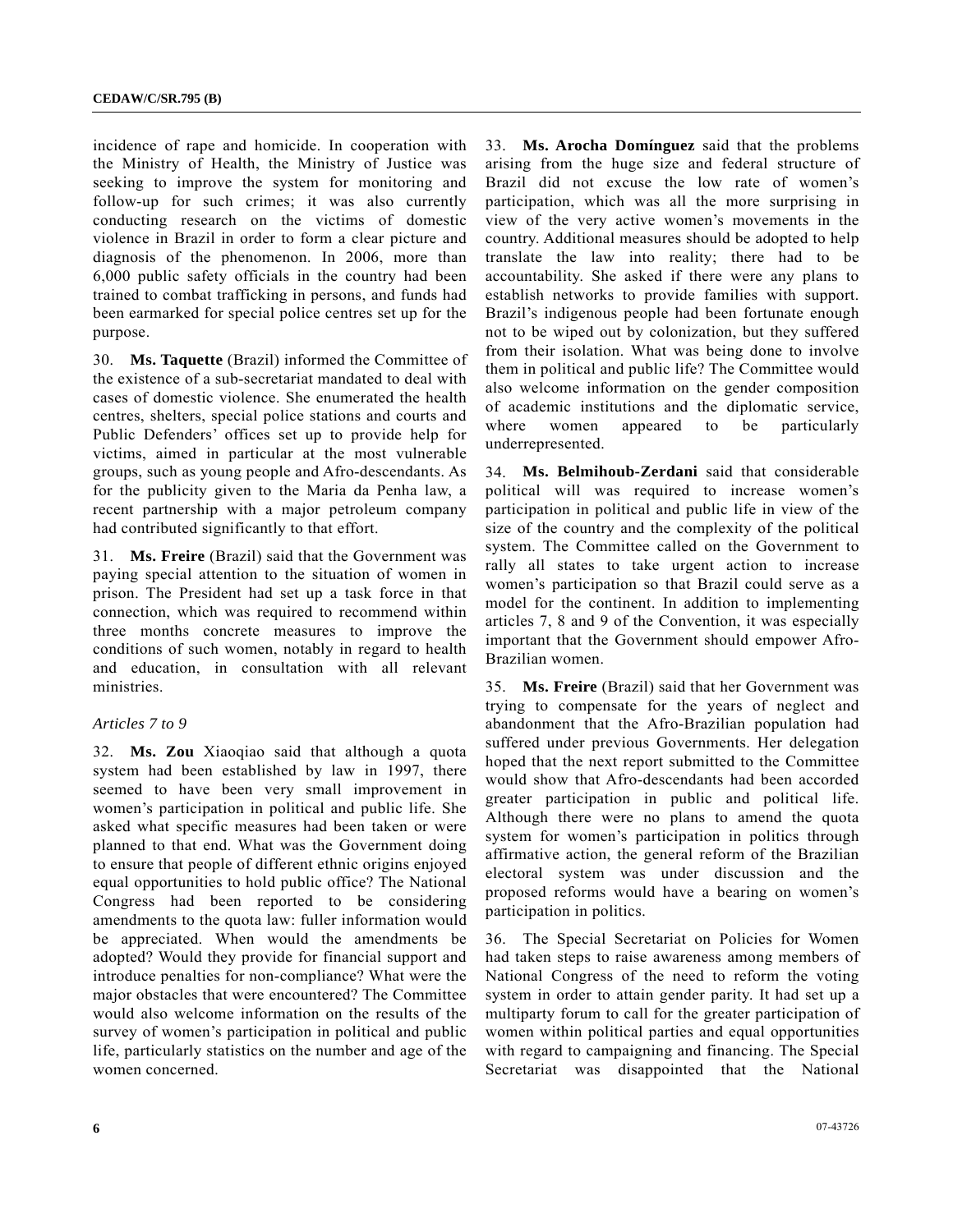Congress had not adopted those reforms but remained confident that the quota system would be reformed in order to remove the obstacles that prevented women's participation in politics and to impose sanctions in cases of non-compliance by political parties.

37. Two thousand, eight hundred female delegates, including women from the most remote municipalities, would be attending the 2nd National Conference of Policies for Women that would be held in Brasilia in August 2007. Women's participation in political life would be one of the main topics under discussion, and the large number of participants at the conference would give greater credibility to the argument that it was necessary to reform legislation on the quota system.

38. It was also necessary to change labour laws and encourage employers to allow women to take leave in order to participate in politics. The Government had allocated national funds to provide women with improved childcare services and other forms of assistance that would enable them to have the opportunity to participate in politics. The Secretariat hoped that those mechanisms would be supported by local governments. In addition, the Government had taken steps to increase women's participation in the diplomatic corps and in international politics. It had tried to include members of Brazilian civil society in Committee meetings and to increase the participation of Afro-Brazilians and indigenous women at international meetings. The Government had launched an initiative to ensure permanent civil society participation at MERCOSUR meetings.

39. **Mr. Flinterman** said that it would be interesting to know what steps the Government was taking to ensure that the Convention was given priority over conflicting national laws and to provide the judiciary with training in the area of human rights and women's rights in particular. Additional information should be provided on the measures being taken to improve women's access to the legal system in cases where their rights had been violated.

40. **Ms. Saiga** said that further clarification should be provided on the mechanisms in place to monitor gender policies at the various administrative levels.

41. **Ms. Tavares da Silva** said that additional data should be provided on the system of quotas in universities and the diplomatic corps. It would also be interesting to know the percentage of the national budget that was allocated to the Special Secretariat on Policies for Women and whether that allocation was sufficient to enable the Secretariat to fulfil its mandate.

42. **Ms. Freire** (Brazil) said that the judiciary was independent from the executive branch and that the judiciary was responsible for clarifying the interpretation of laws in cases of dispute. However, her delegation was not aware of any conflict between the Convention and national legislation. The Special Secretariat on Policies for Women was responsible for monitoring and following up gender policies at the federal, state and municipal levels. At the same time, civil society played an important role by calling on both federal and local governments to adopt more and better gender policies.

43. The important role played by civil society was reflected by the fact that the greatest concentration of specialized services for women victims of violence was in the south east of Brazil, where the women's movement was strongest and carried out the most comprehensive monitoring of gender policies. It was clear that the Government could not change patriarchal structures through legislation alone; it needed to establish the necessary instruments to enable both men and women to address the problems caused by patriarchal attitudes.

44. The Government had chosen to adopt affirmative action measures to promote the opportunities available to certain ethnic groups. There was a system of quotas in place to enable Afro-Brazilians to have greater access to universities. The number of Afro-Brazilian women entering higher education had increased significantly because those women had not benefited from the greater education opportunities that had been given to other women under previous Governments. In addition, it was important to work on eliminating gender stereotypes in primary and secondary education. With regard to budget allocation, the Special Secretariat on Policies for Women had been granted increased funding each year since its establishment. However, it should be noted that the Secretariat did not have a mandate to directly implement policies; its role was to coordinate the gender policies of the various ministries.

45. **Ms. Belmihoub-Zerdani** said that it remained unclear why the provisions of the Convention had not been effectively incorporated into the legislation of all